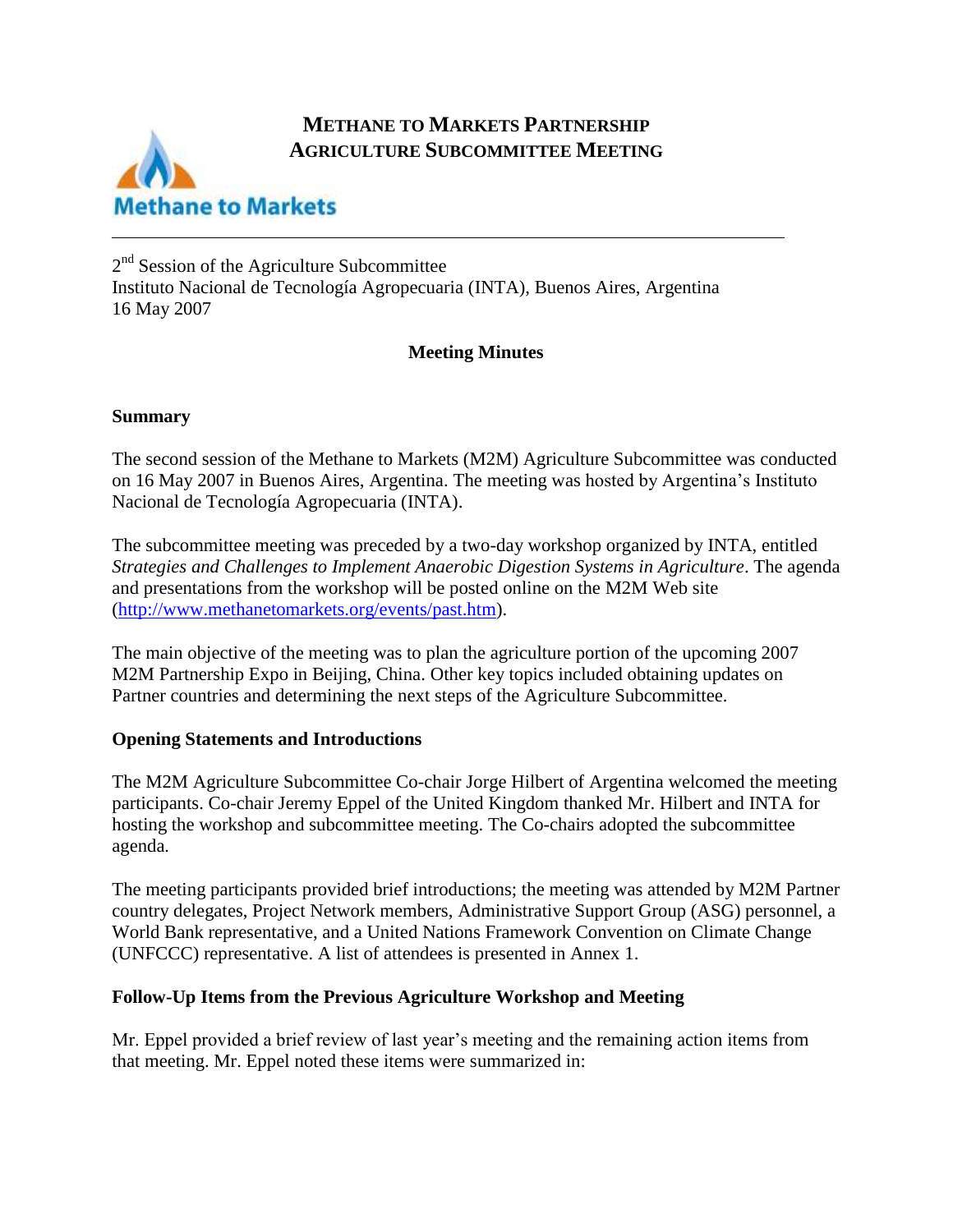- The M2M Agriculture Subcommittee Action Plan for 2006/2007: [http://www.methanetomarkets.org/resources/ag/docs/action\\_plan\\_1206.pdf,](http://www.methanetomarkets.org/resources/ag/docs/action_plan_1206.pdf) and
- The report from last year's workshop: [http://www.methanetomarkets.org/resources/ag/docs/ag\\_minutes\\_11-29-06.pdf](http://www.methanetomarkets.org/resources/ag/docs/ag_minutes_11-29-06.pdf)

The first follow-up item Mr. Eppel discussed was the UK review of M2M agriculture country profiles to determine if the profiles provide information about barriers or policy implications affecting anaerobic digestion (AD). The UK has reviewed the nine existing country profiles; only the United States, the UK, and Argentina discuss barriers or challenges to AD.

The second follow-up item Mr. Eppel remarked on was the identification of AD research contacts in each country by the Subcommittee representatives. No contacts have been identified, so this will remain an action item for the Subcommittee. Carlos Monreal of Canada supported this action item, and stated it would be useful and important to compile a list of researchers and experts. He requested the ASG secretariat send a reminder email to the Subcommittee about this item, and set a deadline for its completion. Mr. Eppel recommended this task be completed one month from the meeting, by 16 June 2007.

Another on going follow-up item was the completion of country profiles from all Partner countries. Mr. Eppel stated the Subcommittee would like to see profiles completed or updated and the profiles should include information on barriers and policy implications of AD.

Mr. Monreal stated a report has been completed in Canada that provides information on the barriers to AD; he will update the Canadian profile to include this information. Luigi Martire of Italy explained he has begun work on the Italian profile but he has encountered problems identifying data sources, therefore the profile has not been completed. Jessica Rodriguez of Mexico noted the Mexican government has been working to address policy issues and this information could be included in Mexico's profile, which has not yet been developed.

Mr. Eppel asked meeting participants if there were any additional data that should be included in the country profiles. Mr. Hilbert suggested the profiles should include information about all sources of agricultural methane (not only manure) in the country, and the main vendors and contractors for AD projects in the country. Mr. Eppel recommended the AD research contacts for the country should be included in the country profiles.

Mr. Eppel requested the ASG secretariat send reminders about the country profiles to all countries that have not submitted them. This reminder should include the information that should be incorporated into the profiles. In addition, Mr. Eppel requested the secretariat send a list of action items from the Subcommittee meeting to all of the Subcommittee members. The action item list should include deadlines where applicable.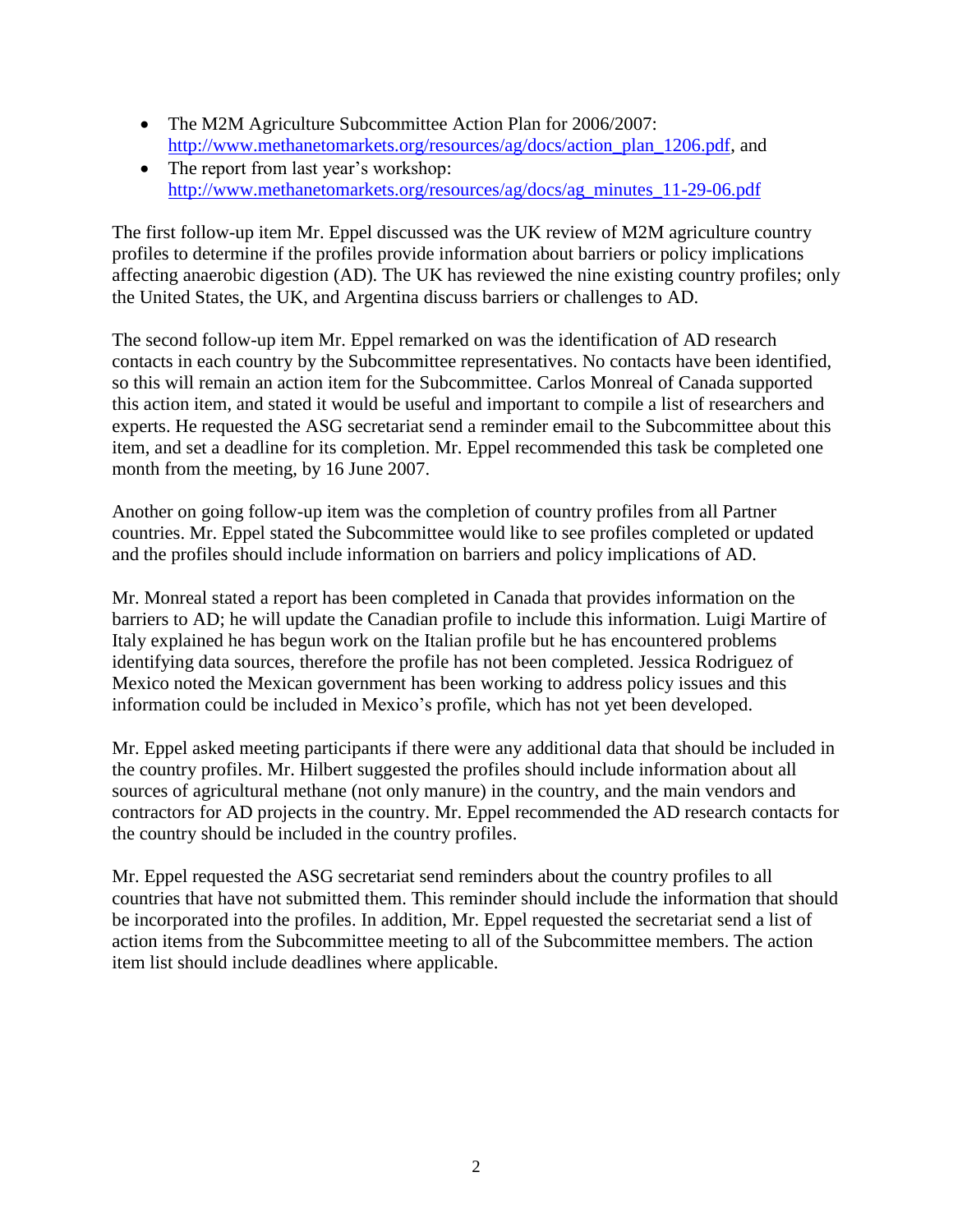## **Report from the ASG**

Next on the agenda, Erin Birgfeld, ASG Director, presented the ASG update (available in Annex 2). She provided a brief overview of the M2M Partnership and announced that Poland and Vietnam recently became Partner countries.<sup>1</sup>

Ms. Birgfeld presented the major outcomes of the M2M Steering Committee Meeting, which included:

- Decisions involving the Partnership Expo (including: the National Development and Reform Commission (NDRC) will be the host, the event will be limited to 3 days, and the event will not be a ministerial-level event);
- Agreement that EPA will continue to perform the ASG duties for the next 2 years;
- Year 3 Charge to Subcommittees; and
- Development of a Partnership-wide accomplishments report in mid-2008.

Next, Ms. Birgfeld discussed the M2M Expo in detail. The Expo will be 30 October through 1 November 2007 at the World China Hotel in Beijing, China. Ms. Birgfeld expressed her regret that a Chinese agriculture representative was not able to attend the Agriculture Subcommittee; she planned to coordinate with the representatives to determine the Chinese participation in the agriculture portion of the Expo.

The Expo Web site [\(www.methanetomarkets.org/expo/index.htm\)](http://www.methanetomarkets.org/expo/index.htm) includes detailed information about the Expo, including agendas, sponsorship information, and templates for submitting projects. The Expo is intended to be the premier international forum for promoting methane recovery and use project opportunities and technologies. Everyone involved with the M2M Partnership should help identify projects, sponsors, financiers, carbon market players, technology suppliers and developers to participate in the Expo. ASG personnel could send email to potential participants, but personal email or contact from country representatives would be more effective in generating a response.

Ms. Birgfeld stated booths would be provided at the Expo for each paying sponsors, each Partner country, and specific project opportunities in each sector. The country booths will be organized by the country liaison and should showcase projects and suppliers for the country. Ms. Birgfeld encouraged the Agriculture Subcommittee representatives to coordinate with the country liaison on the country booths. Ms. Birgfeld stated anyone interested in a booth should sign up soon because only 100 booths were available and space would be limited.

Ms. Birgfeld reminded participants that project opportunities were due to the ASG by 2 July 2007. Subcommittee members should solicit project opportunities and submit them by this deadline.

Ms. Birgfeld described how the Subcommittees will support the Partnership Expo in a variety of ways, including:

 $\overline{a}$ <sup>1</sup> Poland representatives attended the Agriculture Workshop in Buenos Aires, but unfortunately were not able to attend the Subcommittee Meeting. No representatives from Vietnam were able to attend any of the agriculture activities in Buenos Aires, but the ASG hopes that a country representative will be in attendance at the Beijing Expo.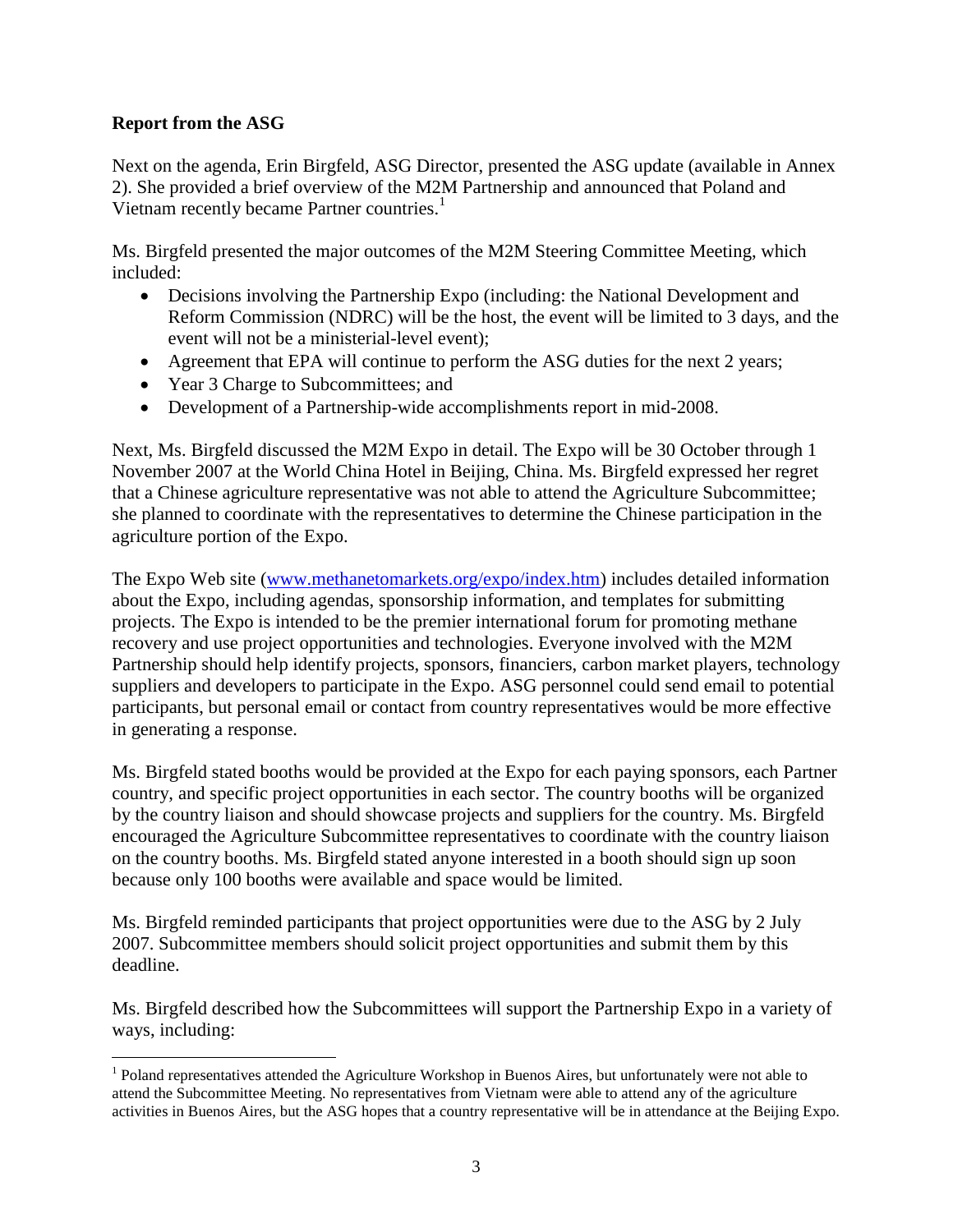- Assisting with the development of sector-specific policy and technical sessions, including the Agriculture Sector Expo agenda (discussed during this meeting).
- Providing project assistance by showcasing projects at the Expo. Projects can be submitted via agriculture project opportunities templates available on the M2M Web site [\(http://www.methanetomarkets.org/expo/submit.htm\)](http://www.methanetomarkets.org/expo/submit.htm).
- Promoting the Expo and M2M, recruiting Project Network Members, and tracking country activities to showcase at the Expo.

Ms. Birgfeld explained the ASG was still developing an online Methane to Markets project tracking system. This system would be able to track where the projects are, what the expected emission reductions are, and what activities were occurring. This database might also include information on the funding opportunities available in various countries.

Ms. Birgfeld notified subcommittee members there was a new ASG structure. Henry Ferland was added as U.S. EPA staff to support the ASG, and Cortney Itle from ERG (an EPA contractor) was added as the new ASG Agriculture Subcommittee Coordinator.

Several questions and discussion followed Ms. Birgfeld's presentation. Mr. Hilbert asked if there were details available about the booth sizes for the Expo. Ms. Birgfeld responded this information would be available on the M2M Web site.

Mr. Eppel inquired if the UNFCCC or the World Bank would have booths at the Expo. Veronica Colerio of UNFCCC responded that a representative from UNFCCC would be present to participate and possibly speak at the Expo, although she was unsure if they would have a booth. Zarina Azizova from the World Bank stated that although she was not certain that the World Bank would have a booth, the Expo would be a good opportunity for the Bank to showcase Clean Development Mechanism (CDM) projects.

Mr. Eppel asked how the Project Network was being notified. Ms. Birgfeld replied the ASG would be placing ads in agricultural journals, and each country representative should encourage the Project Network in their country to participate. Mr. Roos stressed the country representatives should present this as an opportunity for companies to connect with others in the world that were using their technologies. Ms. Azizova offered to provide the ASG with a technology provider list for the Agriculture Sector. Ms. Azizova also stated the Subcommittee should make efforts to include the carbon market players at the meeting. Ms. Birgfeld explained representatives from GreenGas International, EcoSecurities, and NatSource have been notified of the Expo.

Mr. Roos inquired if the World Bank might have the resources to finance vendors that wish to attend the Beijing Expo. Ms. Azizova replied she could make inquires to determine if there might be funds available for this.

Mr. Eppel inquired how the M2M Partnership should measure success, because there were no targets or goal emission reductions. Also, Mr. Eppel asked whether the M2M Partnership was the only organization implementing this kind of work, or would there be overlap with existing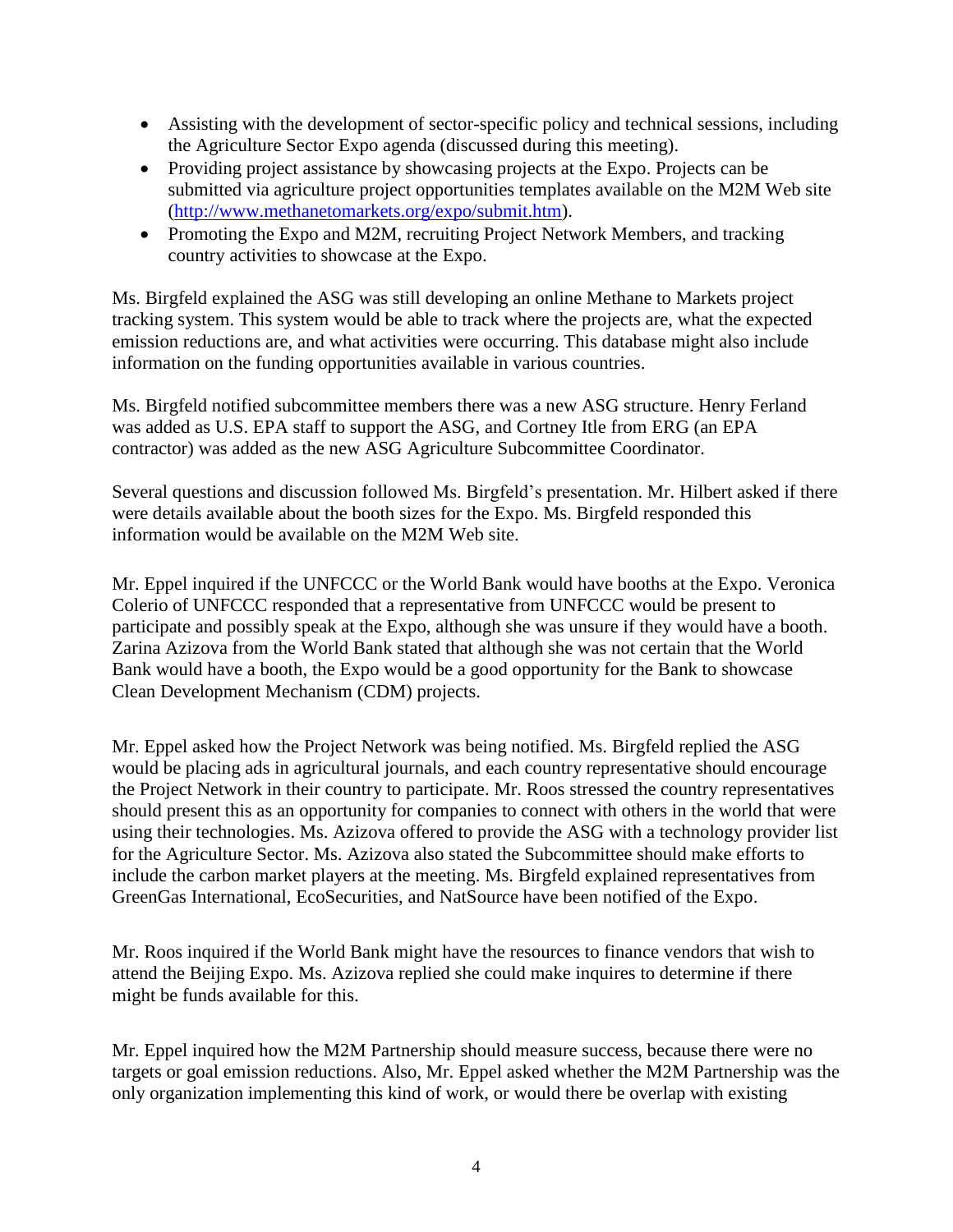organizations. He queried if the M2M Expo would be the only showcase for methane reduction opportunities or would there be other organizations doing something similar? Mr. Eppel stated the Subcommittee should be coordinating with any existing organizations that were doing this type of work. Ms. Birgfeld replied that M2M Partnership does want to expand involvement with other organizations when possible. Mr. Roos agreed that the Subcommittee should be working to pull the world together on technologies and carbon accounting methodologies. Ms. Azizova replied that although there were other organizations that were active in the other M2M sectors, there has not been as much involvement in the Agriculture sector. Therefore, she believes M2M could promote agriculture projects and make a difference in this sector.

Mr. Hilbert asked which countries were involved in the Agriculture Subcommittee. Mr. Birgfeld referred to the slide in her presentation that lists the 20 Partner Countries: Argentina, Australia, Brazil, Canada, China, Colombia, Ecuador, Germany, India, Italy, Japan, Mexico, Nigeria, Poland, Republic of Korea, Russia, Ukraine, United Kingdom, United States, and Vietnam. Ms. Birgfeld pointed out that not all Partner Countries have Agriculture Subcommittee members. Mr. Eppel commented the Subcommittee should work to identify other countries that could make a contribution to the Subcommittee. Mr. Eppel stated he would contact his German colleagues and encourage them to participate in the Subcommittee. There were many AD resources and experts in Germany and that could share knowledge. Ms. Azizova stated Denmark also has AD systems, and she can supply the ASG with the name of a man that has given presentations on this topic. Ms. Birgfeld reminded the participants that the Partnership can have Project Network members from countries that were not Partner Countries or that do not have Agriculture representatives, so the Subcommittee can encourage potential Project Network members from other counties to join. Also, Ms. Birgfeld noted that as an action item, the ASG should check that all Partner countries have agriculture representatives.

Mr. Eppel inquired if the ASG would have funding available to assist Project Network members, project representatives, and others that would like to participate in the Expo but lack the funds. Ms. Birgfeld replied the majority of the funding was for sector work, but a portion of the funding would go towards supporting Expo participants. Ms. Birgfeld also noted that other countries and organizations might provide funding assistance.

Mr. Hilbert commented that some AD projects use other agricultural waste (such as food wastes), and not just manure. Mr. Hilbert inquired if these types of projects should be included in the Expo. Mr. Eppel noted the traditional focus of M2M has been manure, and although the Subcommittee does not want to lose the focus on manure, it might be useful to include some other projects. Mr. Eppel pointed out that in the UK, farmers might only find AD economical if they combine manure with food wastes. Mr. Monreal observed that each country might be different, and the Subcommittee should not exclude any countries by limiting the types of AD systems presented at the Expo. Mr. Roos noted that proper carbon accounting methods would need to be developed for these types of projects.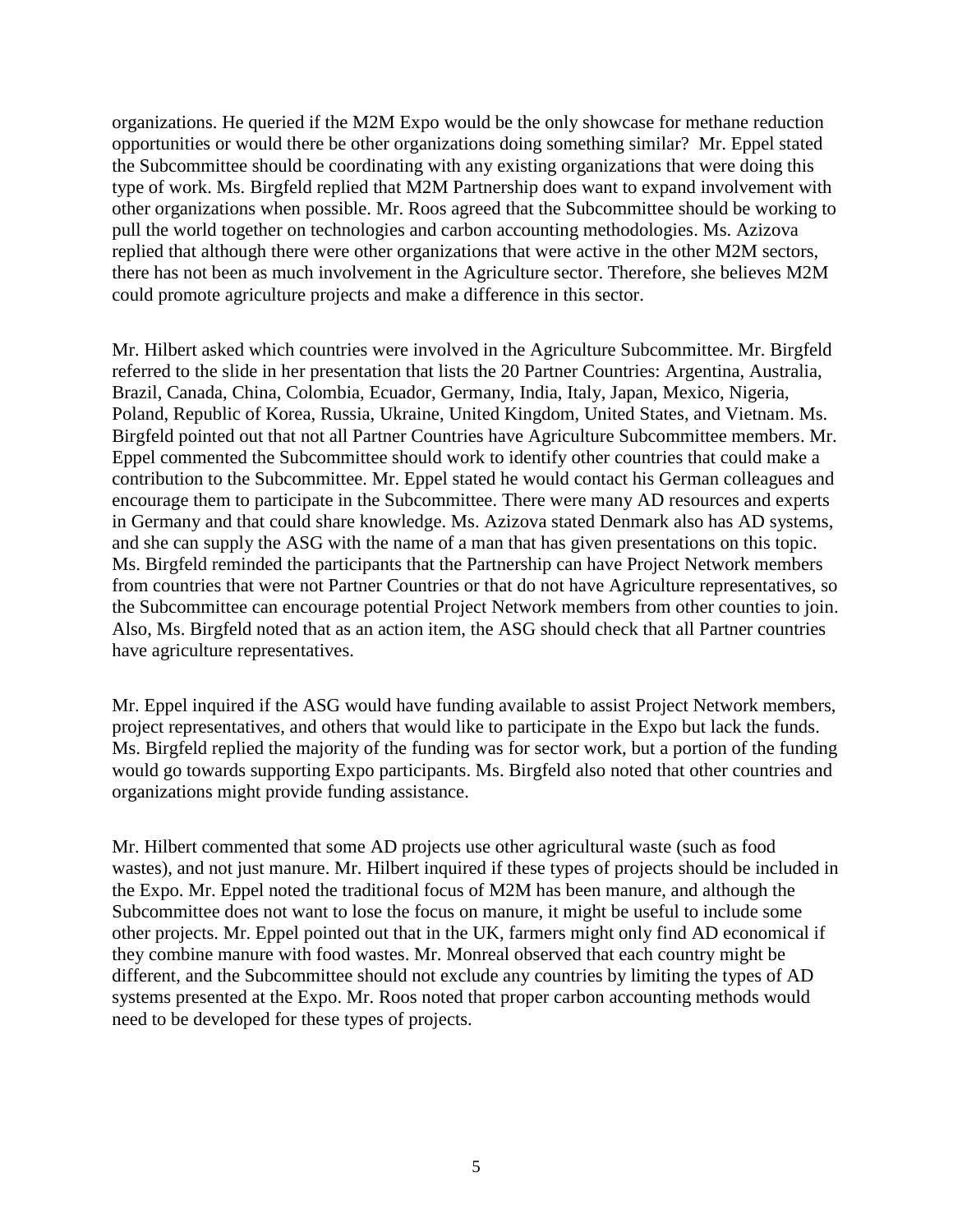## **Statements from Country Representatives and Project Network Members**

## *Argentina- Jorge Hilbert*

Mr. Hilbert noted the two day workshop prior to the Subcommittee meeting provided an overview of Argentina's progress in implementing agricultural AD systems. There is currently a national movement towards bioenergy and national programs to support the development and use of bioenergy. The workshop provided a broad overview of the financial opportunities in Argentina for these projects.

Mr. Eppel mentioned there were multiple Argentinean government agencies present at the workshop; he asked if there was a national goal or a policy direction or focus in Argentina. Mr. Hilbert responded there was starting to be an interest, and he hopes to make progress and generate more interest. There were more people in Argentina working in the private sector, universities, and government in this field.

## *Brazil- Magda Aparecida Lima*

Dr. Lima stated there were a number of private sector organizations involved in AD CDM projects in Brazil, including EcoSecurities, Instituto Sadia, and AgCert. Dr. Lima explained there was not a big national program for Brazil to organize AD. Brazil has decided they should consult with the private sector and finance academic groups.

Mr. Moyano of EcoSecurities noted his company operates 15 anaerobic digesters on swine farms in southern Brazil. At the time of this meeting, the digesters were in place and working well; however, EcoSecurities encountered some difficulties and the projects did not develop exactly as planned. The problems included:

- A large amount of time was required for equipment installation and evaluation of the project sites.
- The projects were put on hold for some time because of changes to the CDM methodology.
- Because of the size of the swine operations (they were not large, and typically they have 500-1000 sows and 5000 total animals), the CDM methodology changes affected the economics of the projects, and decreased the benefits.
- EcoSecurities bundled the projects to reduce the transaction costs and increase the profitability of the projects; however, the projects were more expensive than expected, partially because validators must in place at each digester and they must be monitored in person.

Ms. Azizova concurred that unless you have a large scale operations, the new CDM methodology has caused some financial set backs. Mr. Monreal noted that a combination of small projects could produce biogas if combined and there should be no size limits for projects, because all projects should be encouraged. Mr. Eppel recommended the Subcommittee suggest to CDM that the methodology be revised. Mr. Hilbert recommended that CDM permit remote monitoring of validators; this would allow information to be gathered quickly and cost effectively.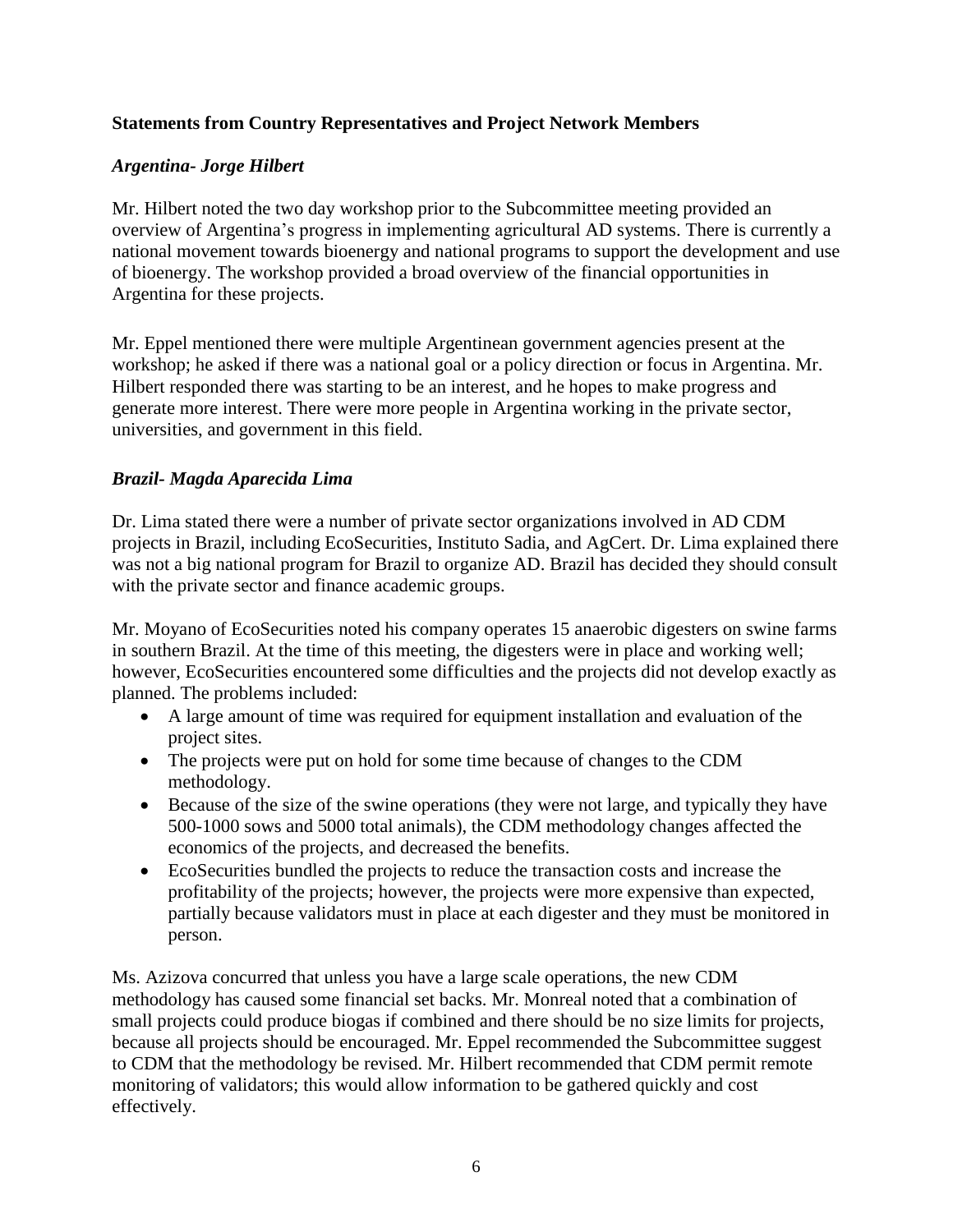Mr. Eppel asked if there was any national policy for AD in Brazil. Dr. Lima replied that ethanol production was the largest priority and no national program has been developed for biogas.

### *Canada- Carlos Monreal*

Mr. Monreal stated the Canadian government passed a bill in April 2007 to reduce GHG emissions by 20 percent by 2020 and to reduce industrial air pollution by 50 percent by 2015. AD and the utilization of biogas were recommended technologies in the report to produce green energy and reduce air pollution emissions. The Canadian government was also negotiating a new agriculture policy framework which would promote AD. In addition, Canada has developed a protocol for GHG emission estimates and has asked for U.S. EPA comments; Mr. Monreal stated it would be publicly available in the next few months.

Mr. Monreal stated he and Ray Desjardins (also of Canada) have promoted the Expo by sending information to private, public, and government agencies and to industry suppliers and consulting firms. One company responded to express interest in attending the Expo. Mr. Monreal stated that he had to leave the meeting early, but he agreed to provide comments on the Expo agenda to the Subcommittee.

Ms. Eppel asked if the impact of the new regulations been estimated. Mr. Monreal stated this value has been calculated; Mr. Desjardins clarified the calculation was based on existing methane conversion factors (MCFs) for lagoons, not for anaerobic digesters.

## *Italy- Luigi Martire*

Mr. Martire stated Italy does not have an updated country profile, but he hopes to be able to provide it soon. Energy and bioenergy are priorities in Italy, but biogas is not. Mr. Martire explained there are AD projects in Italy, but they were not centrally organized and it has been difficult to compile data about these systems.

Mr. Hilbert commented there were multiple projects ongoing in Italy through private initiatives.

Ms. Eppel noted the United Nations Food and Agriculture Organization (FAO) was located in Rome and the Subcommittee should develop a relationship with the FAO and generate interest in AD and biogas. Mr. Eppel identified Gustavo Best as a contact in the FAO. Mr. Martire stated he would try to connect with the FAO.

## *Mexico- Jessica Rodriguez*

Ms. Rodriguez explained SEMARNAT (Secretaría de Medio Ambiente y Recursos Naturales) signed an agreement in March 2006 to reduce biogas emissions from agriculture. Multiple organizations were working together on AD projects in Mexico, including:

 SAGARPA (Secretaría de Agricultura, Ganadería, Desarollo Rural, Pesca y Alimentación)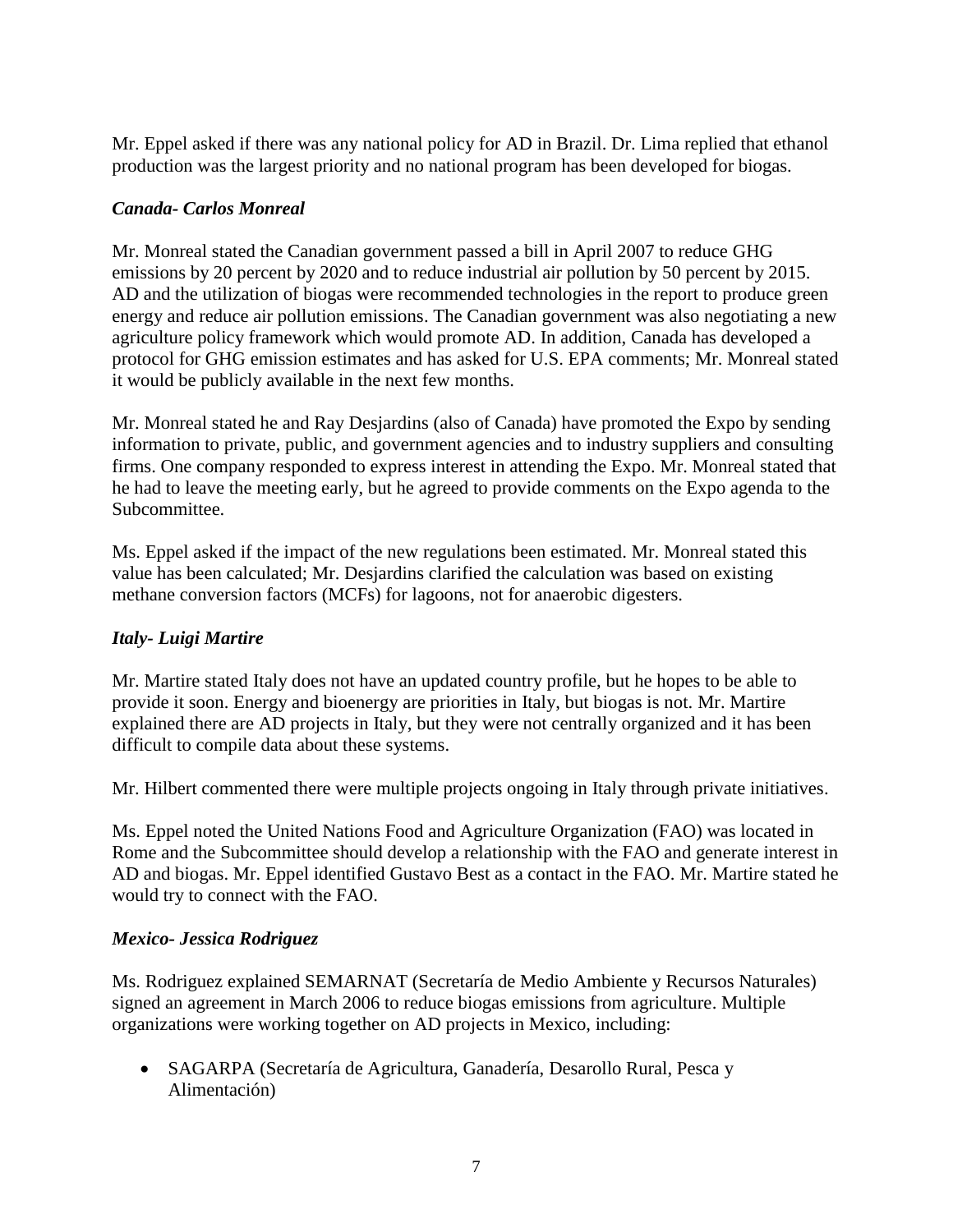- U.S. EPA's AgSTAR Program
- FIRCO (Fideicomiso de Riesgo Compartido, agriculture extension service of SAGARPA)
- INIFAP (National Institute of Forestry, Agricultural and Animal Research)
- USAID (United States Agency for International Development)
- SEMARNAT

Ms. Rodriguez stated approximately 35 percent of agriculture in Mexico was concentrated in one area and there were approximately 50 million swine in Mexico. Ms. Rodriguez has worked on the development of 3 digester systems on small swine farms (100 sows, 500 total animals at most), which are typical in Mexico. The systems flare the biogas and do not attempt energy recovery, due to the small scale of the projects.

SEMARNAT is promoting AD in Mexico by developing a Good Practice manual for digesters which will be completed in November of 2007. In addition, SEMARNAT plans to participate in the 6<sup>th</sup> Annual Meeting for Swine Producers to publicize AD to the industry. SEMARNAT will focus on small farms, because financing is a barrier for these operations.

SEMARNAT's expectations and goals include:

- Generating more interest from financing organizations;
- Characterizing and evaluating digester performance in Mexico;
- Promoting management of manure to reduce odor and water pollution issues related to swine production;
- Promoting the use of methane for energy; and
- Combating climate change.

Mr. Hilbert noted the United States involvement in Mexico, and asked if it occurred just because of the close geographical proximity. Mr. Roos explained that the United States sells technology and shares our expertise with Mexico. The U.S. AgSTAR program's goal was to develop expertise in Mexico and then phase out. Mexico has a lot of potential for AD systems because of the favorable temperature, the large number of swine, and the large amount of interest.

Mr. Eppel noted that one third of the UK CDM projects were on swine farms in Mexico.

Mr. Moyano clarified the systems were flaring, and not producing electricity. Ms. Rodriguez explained they plan to flare and use the energy for heating. It has been difficult to even produce a flare because of the small scale of the projects.

## *United Kingdom- Jeremy Eppel*

Mr. Eppel explained there was currently quite a bit of pressure policy wise to implement environmental changes in the UK. The UK published a national waste strategy and biomass strategy in May 2007.

Mr. Eppel hoped to see financial incentives developed and financial support for the infrastructure at the farm level; the UK was working with the treasury for future opportunities to use economic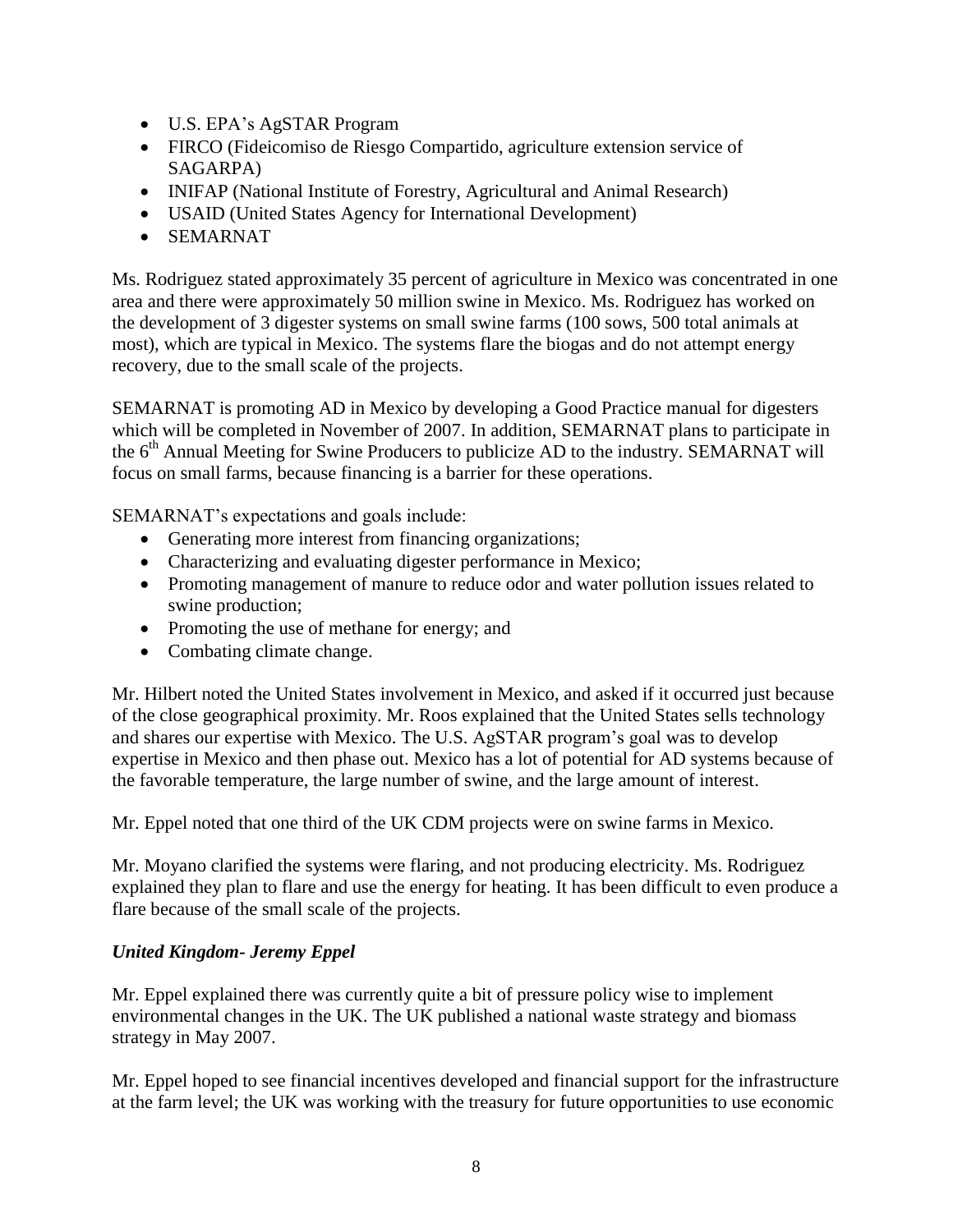support to get systems off the ground. Mr. Eppel stated that farm groups in the UK were increasingly interested in climate change.

A new AD subcommittee has been created in the UK that is chaired by Michael Cheshire, who participated in the last M2M Agriculture Subcommittee Workshop and Meeting. Mr. Eppel planned to work with this group on the development of a guidance manual for AD.

In the UK, the Stern Review Report on the Economics of Climate Change recognized agriculture in the climate equation. Agriculture issues needs to be addressed more clearly, although the report notes that there is not an easy solution for this sector.

Mr. Bill Salas of Applied GeoSolutions noted that the M2M Partnership is focusing on methane capture and use, and he inquired what the role of the Partnership was for other sources of methane emissions (e.g., rice cultivation and enteric fermentation). Mr. Eppel replied the Partnership decided to focus on the most direct project related activity and the most commercially viable solution, which is AD of manure. However, Mr. Eppel noted the Subcommittee should keep in mind other sources of agricultural methane. Ms. Birgfeld mentioned projects need not have carbon credits for sale if they were economically viable in other ways. Mr. Desjardins concurred and remarked other economic factors could be considered. As an example, Mr. Desjardins noted methane emissions were increasing but the production of milk per cow is increasing more, so the methane emissions created per unit of milk produced were decreasing.

### *United States- Kurt Roos*

Mr. Roos stated that the United States has developed a national standard on measurement of digestion gas, which might lead to a labeling and certification system. The methodology relates back to the IPCC methodology.

Mr. Roos noted that this was the last year in a cycle of the U.S. Farm Bill, which provides funding for digesters. The United States expected about 5 more digesters would be developed in 2007. In the next 5-year cycle of the Farm Bill, Mr. Roos anticipated there would be more funding available for farm scale AD and other renewable resources. Mr. Roos noted there would be a mandatory program in California for greenhouse gas (GHG) reductions, and other states might also develop mandatory programs.

There have been grants solicited under the M2M partnership for AD projects. The United States will provide 10 grants for project in India, China, Vietnam, and Latin America, and Mexico.

Mr. Roos stated there were currently 130-135 AD systems on farms in the United States. These systems account for approximately 70,000 metric tons of methane emission reductions.

Mr. Salas commented the California Climate Action Registry (CCAR) protocol had been released. Mr. Salas explained that CCAR is a voluntary program that would be required in the future, but the policy mechanism has not yet been developed. Mr. Roos noted that the U.S. EPA has commented on the CCAR methodology.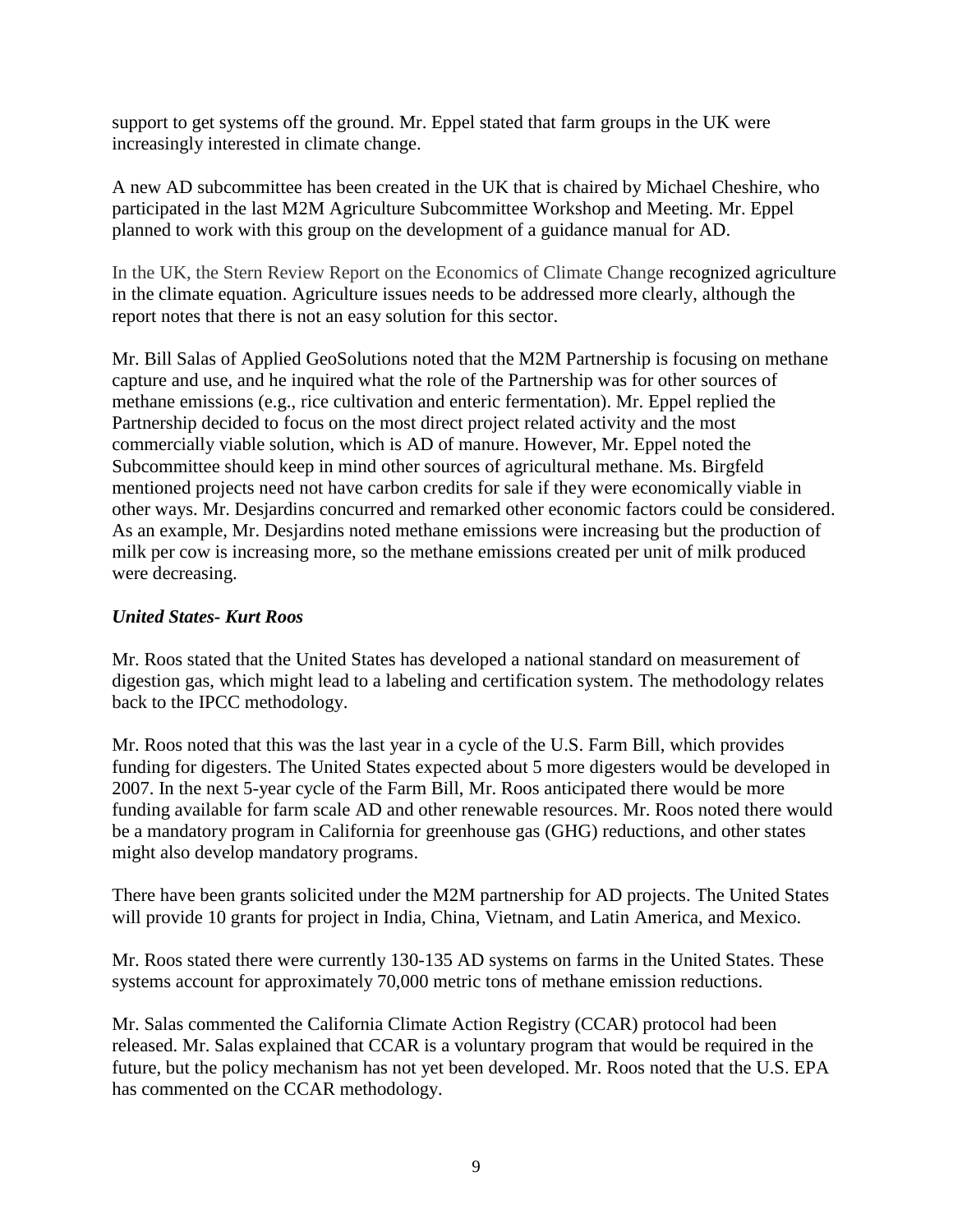Mr. Eppel inquired if there were any issues related to digestate use in the United States. Mr. Roos replied that a permit and nutrient management plan was required for land application of digestate in the United States.

Mr. Eppel asked if AD was getting a higher strategic policy look than other biofuels in the United States. Mr. Roos replied that AD is a small portion of the overall renewable energy focus, but it is an important technology for keeping farms sustainable and efficient. The Farm Bill is supporting increased funding for AD, so it is a recognized and viable technology.

Mr. Eppel lastly asked if the United States was looking at organic waste management in addition to manure. Mr. Roos responded that some United States farms might look to other waste sources such as cheese whey or spoiled ice cream.

Mr. Roos noted there has been some discussion of running a pipeline to collect and convey natural gas from biogas systems in Wisconsin. There were multiple technical barriers to this proposed pipeline, including the need to have standards for the collected gas.

### *EcoSecurites- Frederico Moyano*

Mr. Moyano described the work that EcoSecurities does in Brazil during Dr. Lima's discussion on Brazil. He noted there were alternatives to AD that the Subcommittee might want to consider as viable technologies, and there were different types of waste streams that might be considered, such as slaughter house waste. Ms. Azizova agreed that slaughter house waste was a concern that could be addressed by the Subcommittee. Mr. Eppel noted it was important to keep other technologies and wastes in mind, but the M2M Agriculture Subcommittee agreed to focus on AD of manure.

### *Applied GeoSolutions - Bill Salas*

Mr. Salas noted there were multiple methodologies being implemented for carbon accounting, including the Regional Greenhouse Gas Initiative (RGGI), CCAR, UNFCCC, and CDM. There was a great deal of variability between the various emission estimates; the Subcommittee should help to focus these methodologies.

Mr. Roos agreed there were various methodologies, and suggested that the Subcommittee support the development of a document to outline methodologies to evaluate the environmental performance of anaerobic digesters. This paper may provide the basis for developing a draft methods report for review and comment by selected international experts in a future workshop sponsored by interested M2M countries.

Mr. Eppel inquired if the development of an M2M supported methodology would help refine the CDM or UNFCCC methodologies. Ms. Azizova reported that the CDM would only support methodologies that were based on IPCC guidance. Ms. Colerio stated the UNFCCC would not be opposed to relying on a methodology other than IPCC, if an improved method would be developed.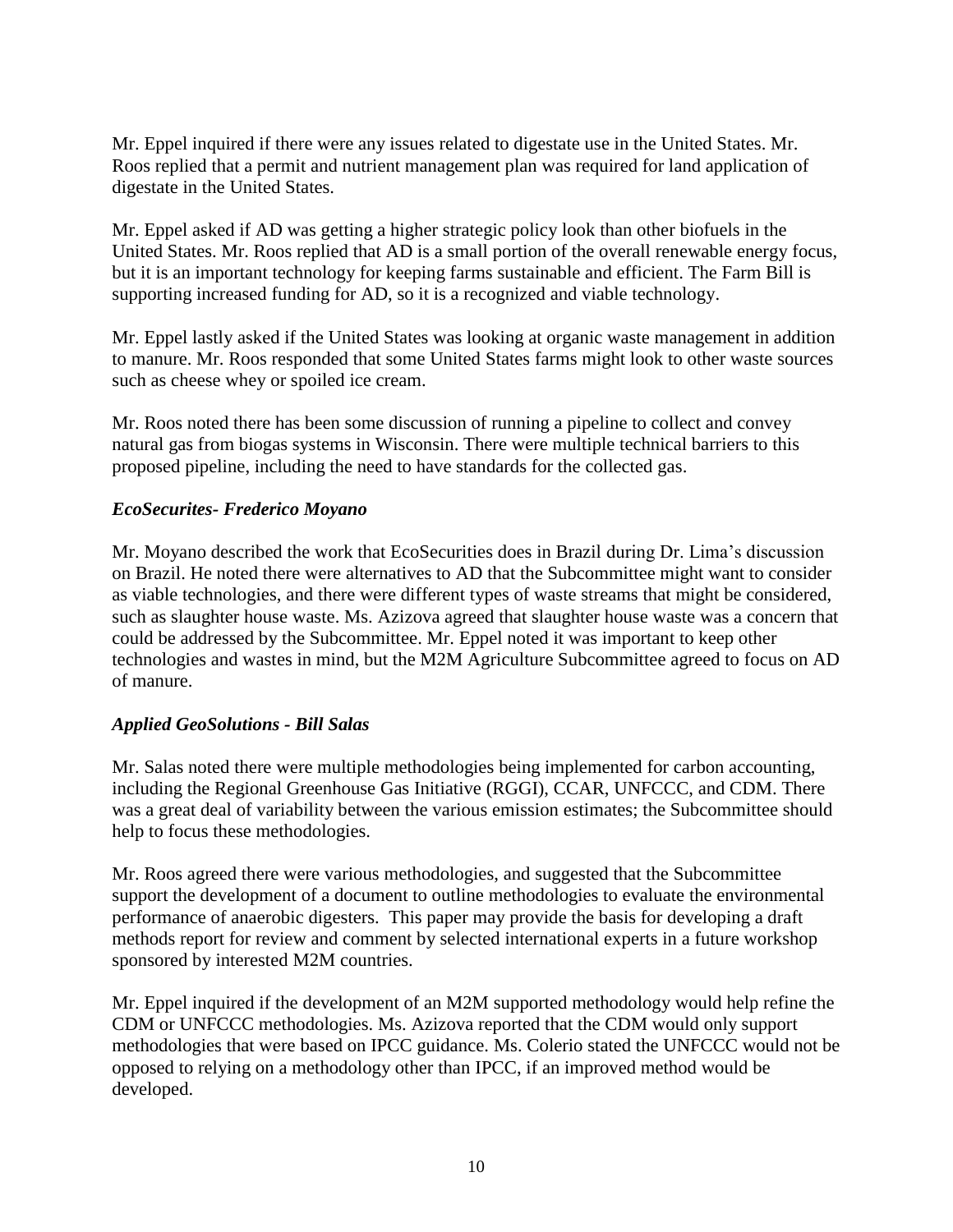Ms. Azizova also commented that the IPCC emission factors should be reconsidered. Ms. Colerio concurred, and suggested the Subcommittee also encourage countries to develop emission factors. Mr. Roos offered to develop a document to better estimate methane leakage rates from various types of anaerobic digester systems. The goal of this work will be to improve the leakage rate estimates provided under the IPCC livestock waste emission guidance from anaerobic digestion technologies.

Ms. Azizova encouraged the Subcommittee to make use of the World Bank Agriculture and Rural Development department. She offered to send ASG information on country studies and country assistance developments. Ms. Colerio encouraged the Subcommittee to correspond with UNFCCC to encourage interest in agriculture and AD.

## **Agriculture Sector Agenda for the M2M Expo**

Ms. Birgfeld informed the meeting attendees that the Beijing agenda was available on the M2M Web site [http://www.methanetomarkets.org/expo/docs/agenda.pdf.](http://www.methanetomarkets.org/expo/docs/agenda.pdf) There will be a plenary session to welcome participants on the morning of the first day followed by an overview of the Methane to Markets Partnership, possibly presented by Bill Wehrum of the U.S. EPA.

In the afternoon of the first day, each sector has a break out session. The Agriculture Subcommittee will develop the agenda for this break out session. In addition, the Subcommittee might participate in a round table discussion on the morning of the first day of the Expo. Ms. Birgfeld encouraged the Subcommittee to generate a revised agriculture sector agenda before she travels to China in the end of June.

Ms. Birgfeld noted the Steering Committee meeting was scheduled concurrently with the Subcommittee meetings. Mr. Eppel expressed his concern that he would not be able to attend both meetings. Ms. Birgfeld will investigate if there would be a more effective way to organize the Expo agenda.

Ms. Birgfeld explained the Subcommittee should provide input to the Steering Committee concerning the next steps of the Subcommittee. The ASG will update the Agriculture Action Plan, which will assist with this Subcommittee report to the Steering Committee.

Mr. Eppel remarked the Subcommittee needs to consider how to generate interest in the Agriculture Sector; all members need to talk to interested parties and encourage participation. Also, Subcommittee members should seek out others that might be working in similar areas but not connecting with the M2M Partnership. In addition, while developing the agenda, the Subcommittee should consider how we can attract attention to the Agriculture Sector and get people interested in attending the Agriculture Sector meetings. Mr. Eppel suggested that the Subcommittee develop a flier to advertise the Agriculture Sector.

The Subcommittee participated in a discussion of the draft Agriculture Sector agenda, which included the following suggestions: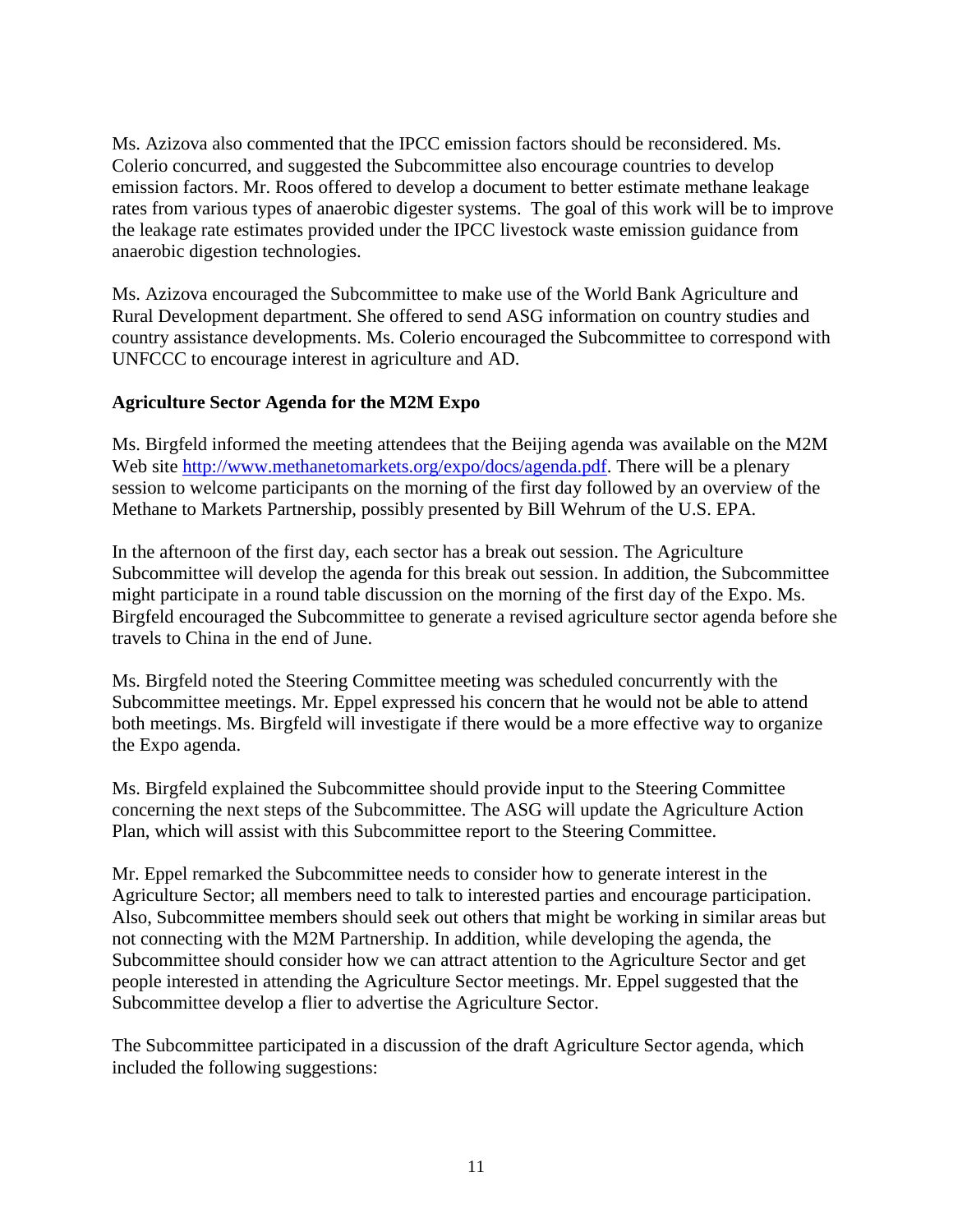- Mr. Eppel requested there be Chinese-English translation at the Subcommittee meeting.
- Mr. Eppel suggested the Subcommittee look for speakers to discuss manure and biogas recovery, possibly from CDM or FAO. Mr. Roos suggested Nat Pinnoi as a possible speaker. Mr. Roos explained that Nat Pinnoi works with the World Bank in Thailand on these types of projects and he could give a discussion on solutions to problems encountered by AD.
- Mr. Roos suggested the agenda begin with an overview of AD and follow that with a summary of projects by region. Mr. Eppel recommended all possible opportunities be summarized in an opening session to generate interest in the agriculture sector, and then regional projects might be focused on. Mr. Hilbert agreed and stated the agenda could feature 3-4 projects in each region; with a clear division by temperature and climate.
- Mr. Eppel expressed his concern that the Subcommittee should keep the audience interested. Ms. Birgfeld stated there will be a varied audience and therefore it would be difficult to target specific audiences. Mr. Roos suggested the agenda be separated by topic. Mr. Eppel agreed and proposed that the first day should provide an introduction that describes the technologies being applied, the policy barriers, and how the barriers were being overcome; the second day should focus on more specific information including case studies and profiles.
- Mr. Eppel remarked the first day presentation should include an overview of the possible projects in the agriculture sector, with an estimate of the potential methane reductions and a dollar per ton of methane value of reductions.
- Mr. Eppel reminded the Subcommittee the agenda should focus on what our Chinese hosts will find most useful and appropriate for their interests, and we will need to coordinate with them to finalize the agenda. Mr. Roos stated he will correspond with Mr. Li, the Chinese agriculture representative, to obtain his input on the agenda. In addition, the Co-Chairs, Mr. Roos, and Mr. Li could participate in a teleconference to discuss the agenda.
- Ms. Birgfeld mentioned that Catepillar personnel have contacted several M2M representatives to express interest in participating in the Expo. The ASG will contact Catepillar to obtain a summary of the information they would like to present.
- Mr. Moyano inquired if projects that deal with other agricultural wastes other than manure or technologies other than AD could be included in the agenda. Mr. Eppel stated they would not be discouraged, but not sought out.
- Mr. Hilbert suggested that if woody biomass was being considered in the agenda, the Subcommittee should not overlook dung biomass.
- Dr. Lima suggested Joe Mangino of ERG or Professor Dong from China as speakers about IPCC topics.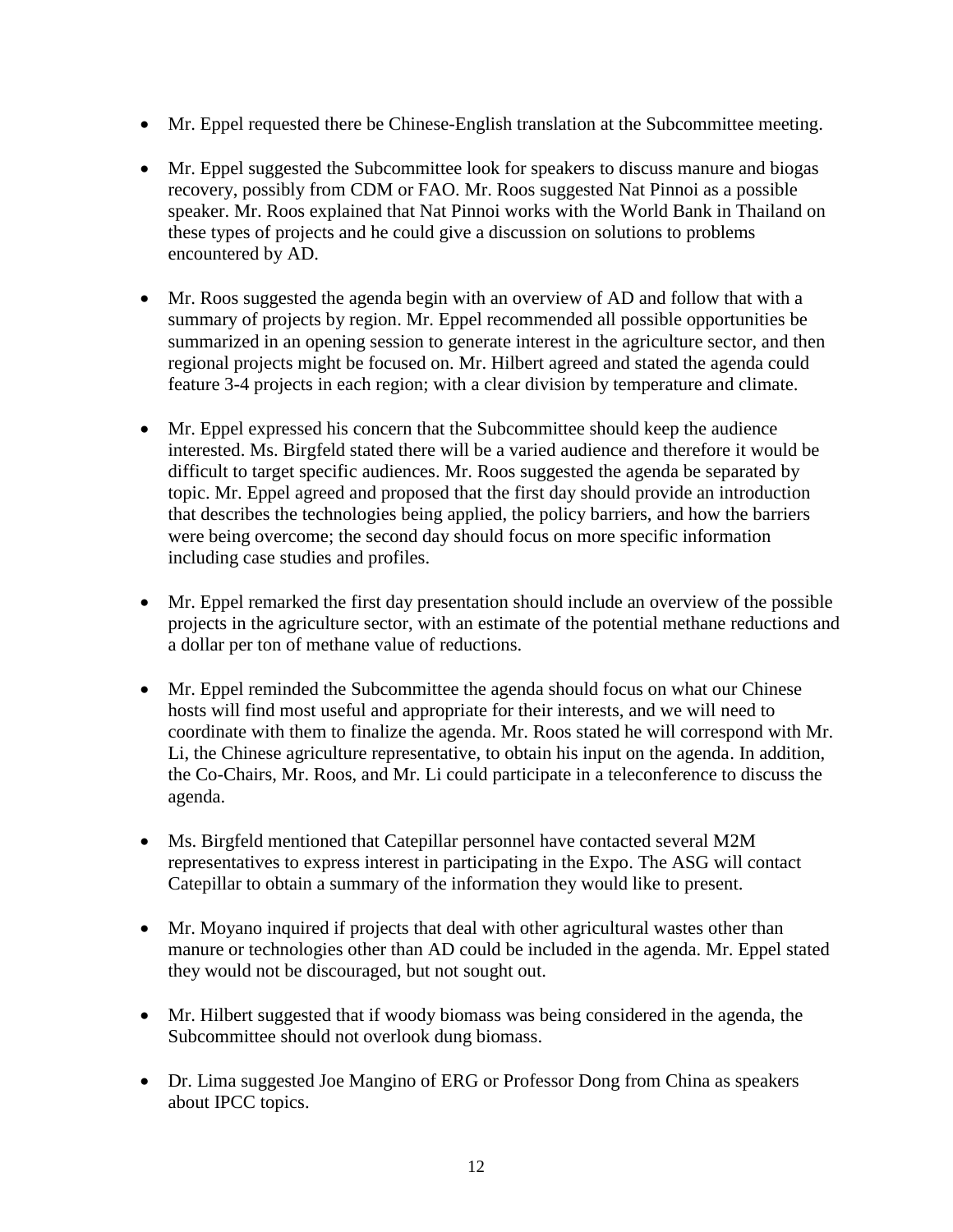Mr. Roos will restructure the draft agenda based on the discussions of the meeting. He will discuss the next draft of the agenda with Mr. Eppel and Mr. Hilbert, and possibly Mr. Li. The agenda will then be distributed to the entire Subcommittee for input and suggested speakers.

### **New Business**

Ms. Rodriguez stated that SEMARNAT would be interested in hosting a future Subcommittee meeting in Mexico.

Mr. Eppel informed the group the International Energy Agency (IEA) has developed a working group called Task 37. This group is interested in the production of biogas and high quality digestate as a result of the biological treatment of organic fraction of municipal solid waste, as well as the anaerobic treatment of organic rich industrial wastewater. The group aims to exchange information, stimulate interest, and promote proper waste management techniques. Mr. Eppel has contacts that have interacted with the group and they were unaware of the M2M Partnership; he will develop a contact within this group.

Mr. Eppel encouraged all Subcommittee members to investigate other organizations that were working in this area. Mr. Eppel planned to work to develop connections in the Renewable Energy and Energy Efficiency Partnership (REEEP), and the FAO.

### **Adjourn**

Mr. Eppel thanked the participants for attending and Mr. Hilbert and INTA for hosting the workshop and meeting and adjourned the meeting.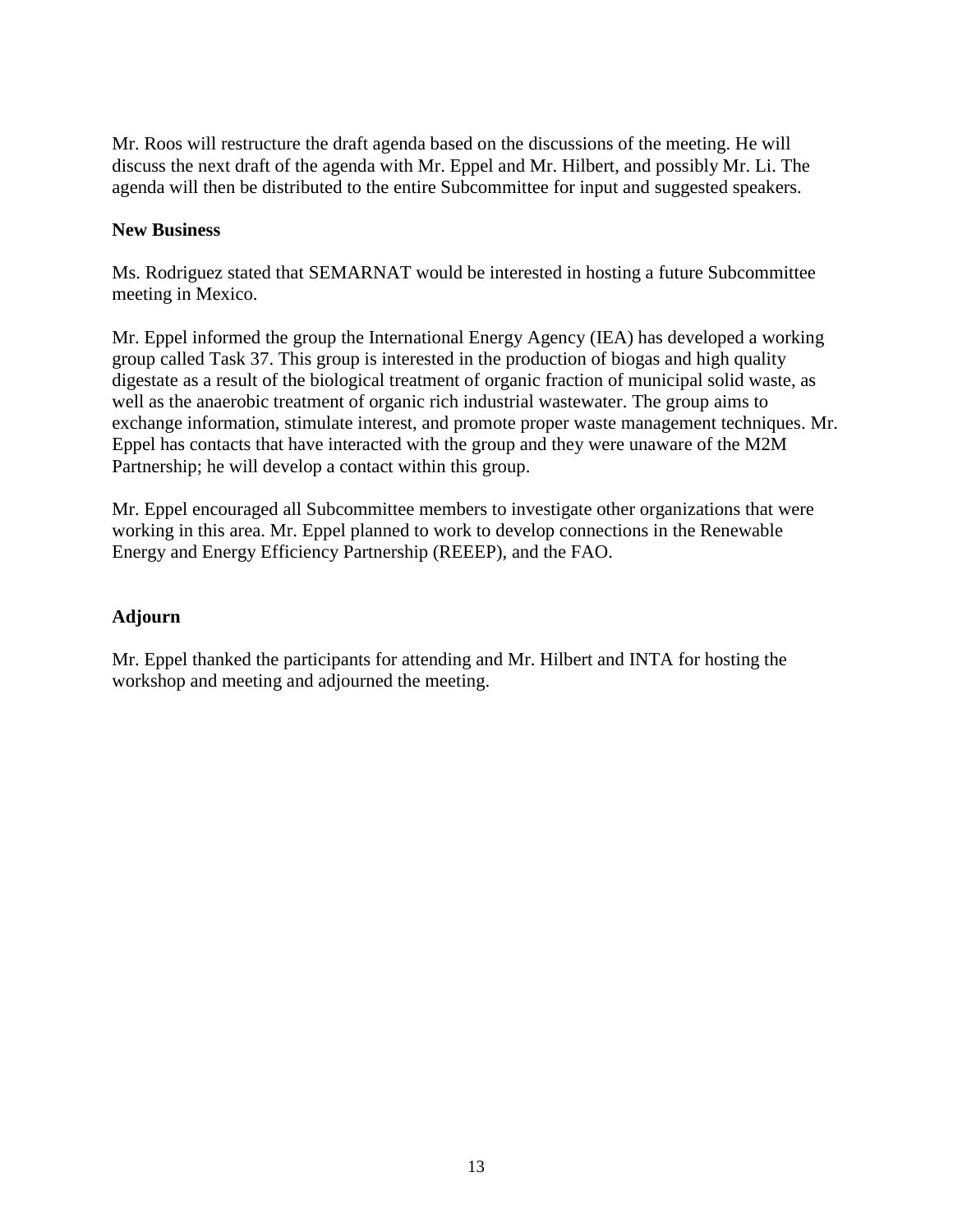

# **Annex 1- Agriculture Subcommittee Meeting Attendee List**

**BUENOS AIRES, ARGENTINA 16 May 2007**

## **ARGENTINA**

**Jorge Hilbert (Co-Chair)** Instituto Nacional de Tecnología Agropecuaria (INTA) Email: [hilbert@cnia.inta.gov.ar](mailto:hilbert@cnia.inta.gov.ar)

#### **Maria Eugenia Rallo**

Secretaría de Ambiente y Desarrollo Sustentable San Martin 451 Buenos Aires 1004 Argentina +54 11 43488678 Email: mrallo@ambiente.gov.ar

## **BRAZIL**

#### **Magda Aparecida Lima**

Brazilian Agriculture Research Corporation - Embrapa Rodovia SP-340, km 127,5 Jaguariúna, SP 13820-000 Brazil +55-19-3867-8745 Fax: +55-19-3867-8740 Email: magda@cnpma.embrapa.br

#### **Federico Moyano\***

**EcoSecurities** Rua Lauro Muller 116 of. 4303, Botafogo Rio de Janeiro, 22290-160 Brazil +55-21-2546-4173 Fax: +55-21-2275-9472 Email: federico@ecosecurities.com

## **CANADA**

#### **Raymond Desjardins**

Research Scientist Agriculture and Agri-Food Canada 960 Carling Avenue Ottawa, Ontario K1A 0C6 Canada +1-613-759-1522 Fax: +1-613-759-1432 Email: desjardins@agr.gc.ca

#### **Carlos Monreal**

Research Scientist/Science Advisor Agriculture and Agri-Food Canada Room 4046, 960 Carling Avenue Ottawa, Ontario K1A 0C5 Canada  $+1-613-759-1053$ Fax: +1-613-759-1924 Email: monrealc@agr.gc.ca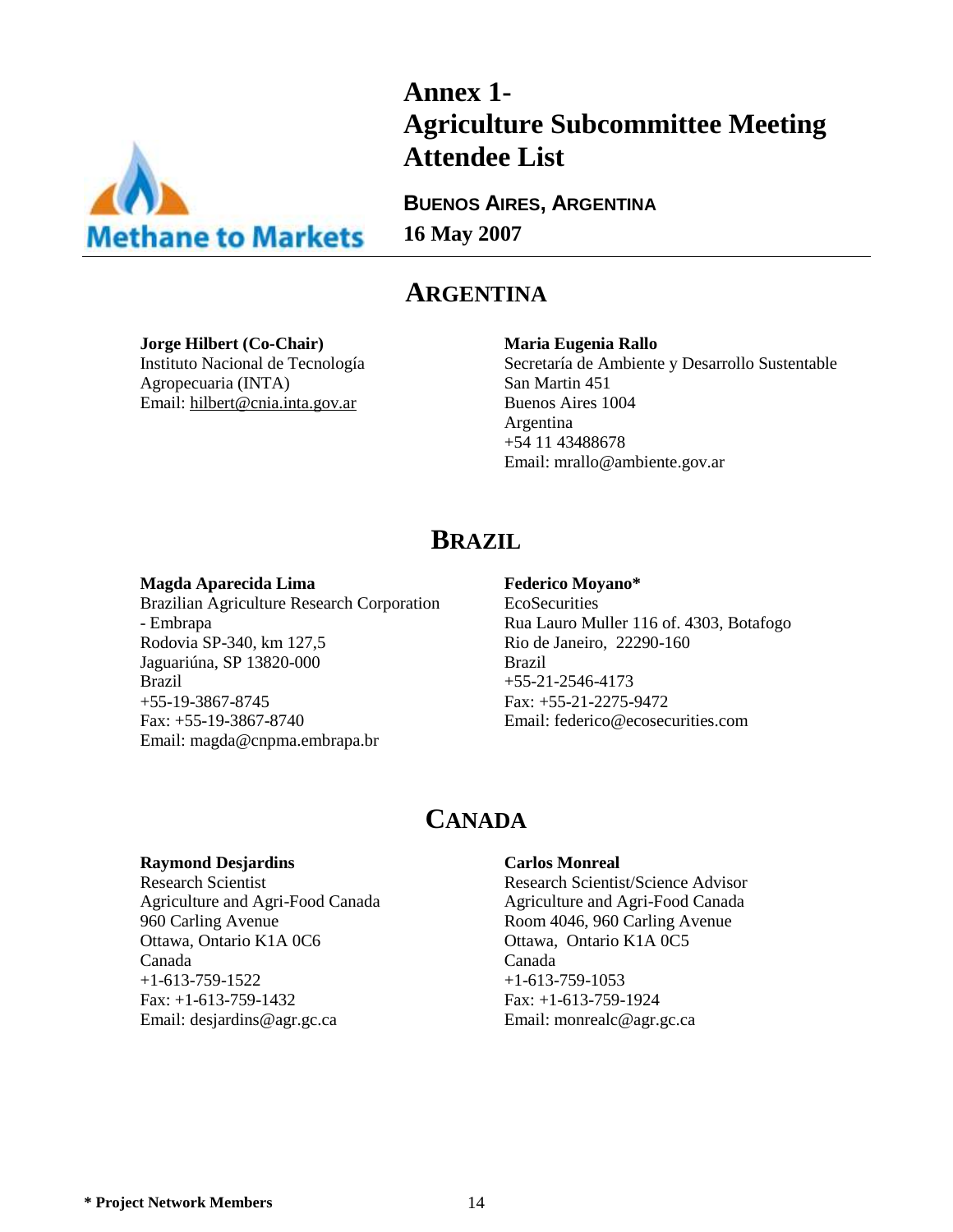## **ITALY**

#### **Luigi Mauro Martire**

Ministry for the Environment, Land and Sea Via C. Colombo 44 Rome 00147 Italy +390657228132 Fax: +390657228180 Email: martire.luigimauro@minambiente.it

## **MEXICO**

#### **Jessica Susana Rodriguez Aguilar**

Secretariat of Environment and Natural Resources (SEMARNAT) Paseo en la Montaña Tlalpan, Mexico Distrito Federal +52 55 56 28 06 90 Fax: +52 55 56 28 56 56 Email: jessica.rodriguez@semarnat.gov.mx

## **UNITED KINGDOM**

#### **Jeremy Eppel (Co-Chair)**

Head, Sustainable Agriculture Strategy Division Department for Environment, Food and Rural Affairs (Defra) Room 810, 9 Millbank London, SW1P 3JR United Kingdom + 44 20 7238 3117 Fax: + 44 20 7238 3120 Email: jeremy.eppel@defra.gsi.gov.uk